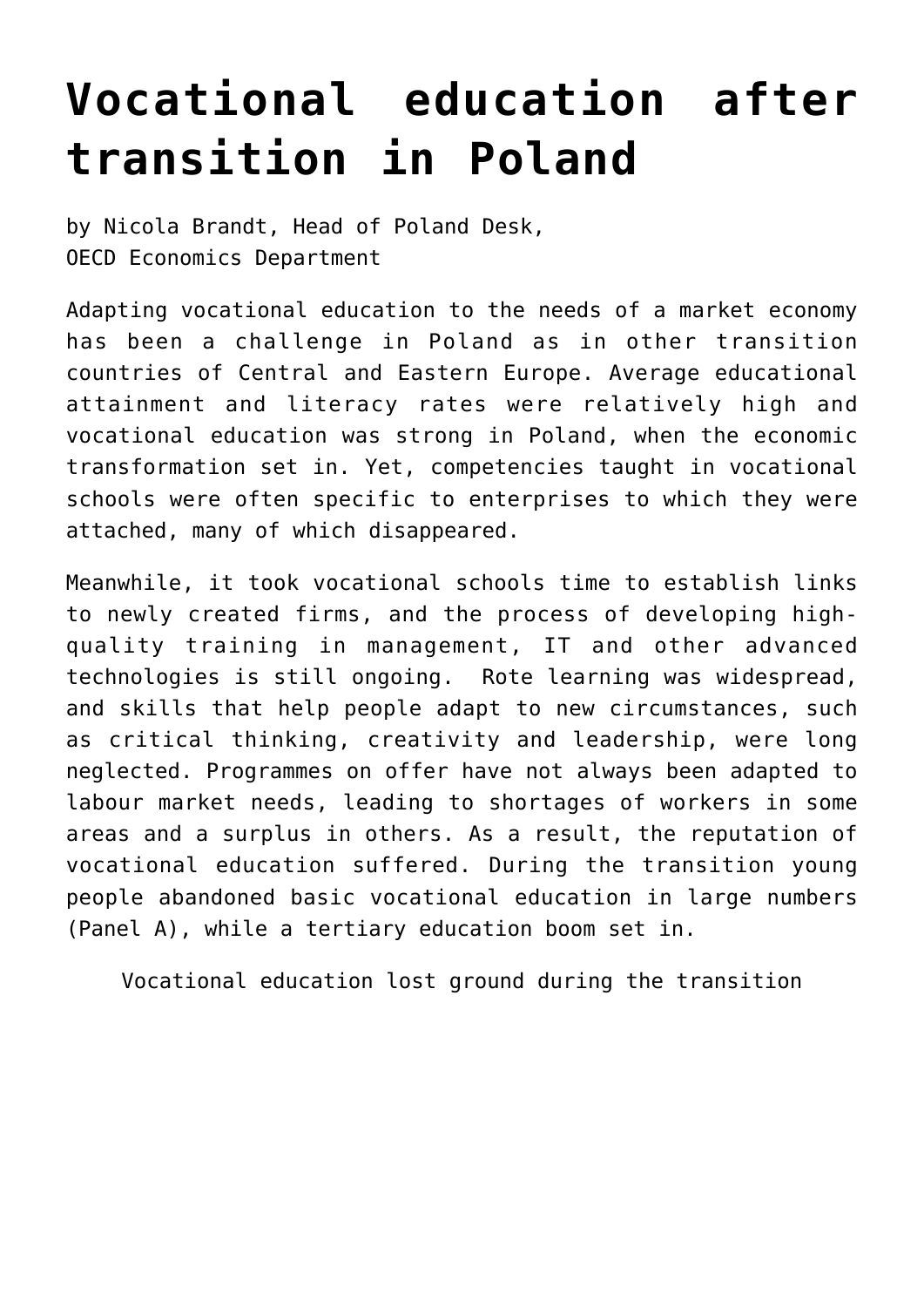



**1. The data are based solely on Flanders for Belgium and on England and Northern Ireland for the United Kingdom.**

**2. Mean reading score for 16 year-old students of Polish technical schools (Panel A) from an optional national study for the first grade of upper secondary school (16 year-olds) complementing PISA and mean PIAAC literacy proficiency score for Polish adults having attended technical schools (Panel B). 3. Mean reading score for 16 year-old students of Polish basic vocational education (Panel A) from an optional national study for the first grade of upper secondary school (16 year-olds) complementing PISA and mean PIAAC literacy proficiency score for Polish adults having attended basic vocational education (Panel B).**

**4. Mean PIAAC literacy proficiency score for adults with less than upper secondary education.**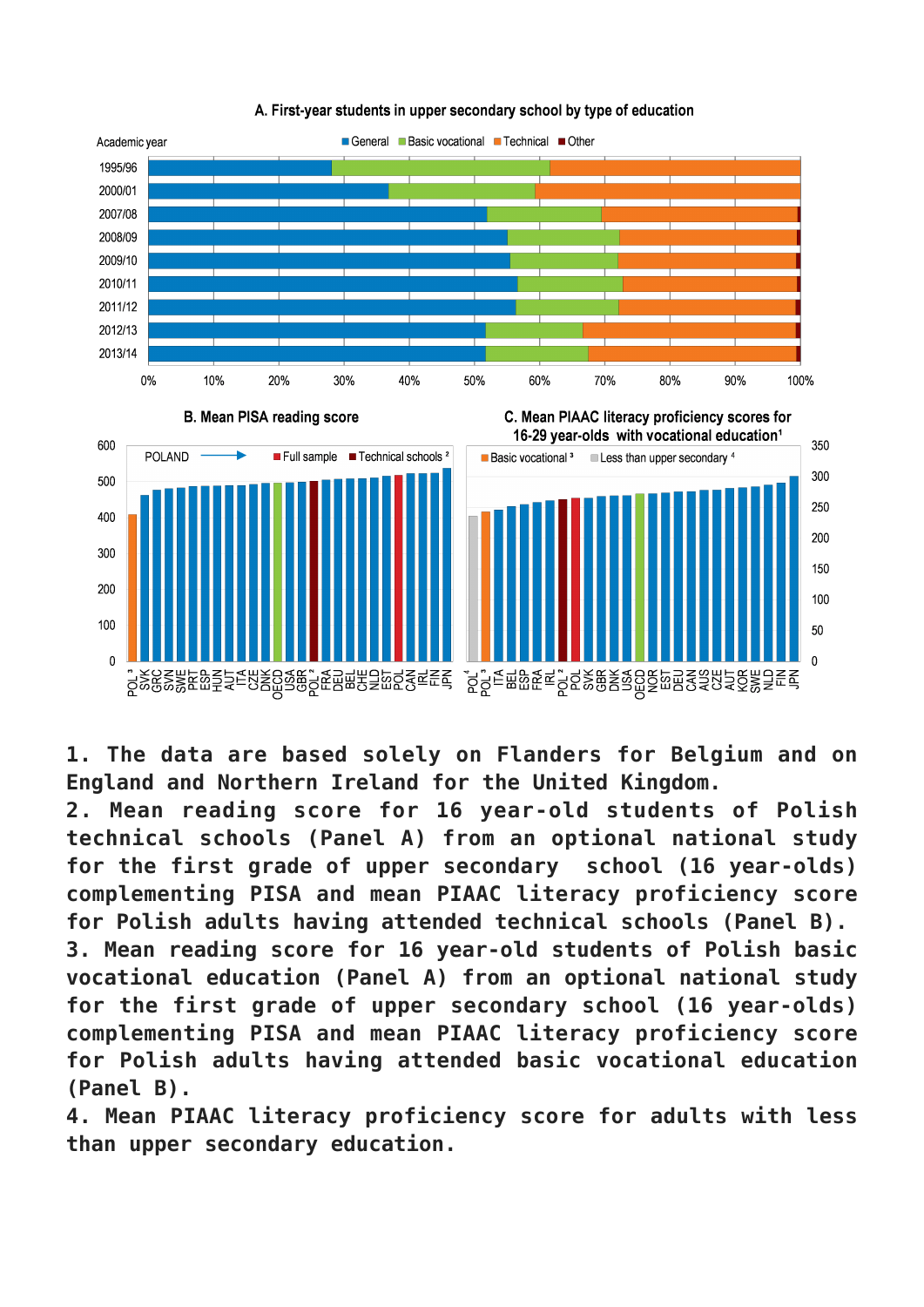## *Source***: GUS (2014), Education in the 2013/2014 School Year; OECD (2013), OECD Skills Outlook 2013 Database and OECD calculations.**

The government has done much to adapt vocational schools to the needs of the market economy. Since 2012 curricula have been based on learning outcomes rather than on a narrow description of subject content. This has given schools more autonomy to adapt their programmes, including in collaboration with employers. There is now more emphasis on general competencies, such as basic skills, reasoning, problem-solving and teamwork, and the programmes also include training on setting up a business. The government launched an image campaign recently, and vocational education has started to regain some ground as shortages of workers with intermediate skills have become apparent.

But challenges remain. Many weak students are concentrated in basic vocational schools as evidenced by their low literacy scores in the OECD's PISA test (Panels B and C). Helping them level their skills requires particularly qualified teachers. Offering interesting pay and career opportunities at basic vocational schools would be one option to attract such teachers. While around 65% of students now combine study and work in firms – a considerable increase from earlier years – the rest still receive their practical training in workshops set up for training purposes. The challenge is to engage Poland's many small firms to offer work placements and contribute to the development of programmes to ensure that they are relevant for their needs.

## **Find out more:**

OECD (2016), [OECD Economic Surveys: Poland 2016](http://www.oecd.org/eco/surveys/economic-survey-Poland.htm)", OECD Publishing.

Mertaugh, M. and E. Hanushek (2005), " Education and training", in Nicholas Barr (ed.), *Labor Markets and Social Policy in Central and Eastern Europe: The Accession and*